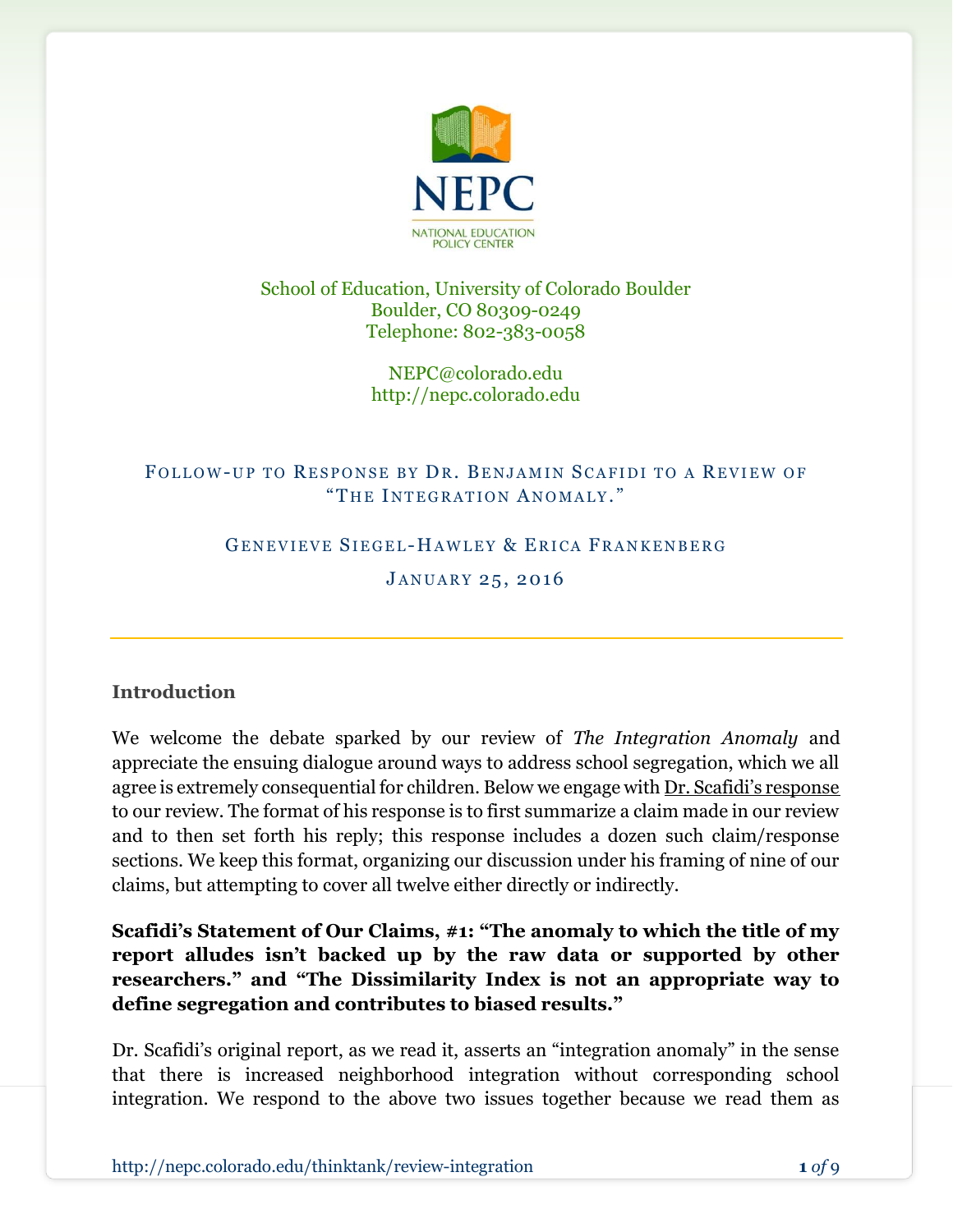questioning our critique of the strength or existence of the "integration anomaly" that is the basis of his report.

According to some broad measures, neighborhood segregation has declined from incredibly high levels several decades ago. But it still remains very intense—amid previously cited worries about 1) the stability of integration in the suburbs, 2) the durability of virtually all-black neighborhoods, 3) the growing link between racial segregation and neighborhoods of concentrated poverty, and 4) non-black minority group avoidance of neighborhoods with concentrations of black residents. Given these trends, along with the fact that nearly three-quarters of U.S. schoolchildren still attend their nearby, assigned school, it seems unwise to rule out housing policy as an important pathway toward greater school integration—which all of us agree is a fundamental goal.

As mentioned in our review, the report's author, Dr. Scafidi, overlooks several factors that may relate to why neighborhood and school segregation trends diverge. One crucial explanation for the divergence is the proliferation of choice—between public and private schools, between different types of public schools and between public school districts. Another reason is that the different legal, demographic, and jurisdictional structures of school districts in metropolitan areas are connected to varying relationships between residential and school segregation (e.g., school and residential segregation are more tightly coupled in metros that either abandoned or never attempted school desegregation). Such factors are not discussed in either the original report or the author's response.

Dr. Scafidi claims that the dissimilarity index is easy to interpret and commonly used. We do not disagree, but this claim is overly broad and ignores key methodological issues raised in our review. These include the use of the index as a single measure of segregation, the black-nonblack definition of racial groups, the focus on third graders and the report's seemingly arbitrary definition of similar and divergent trends. The author made these important methodological choices without adequate—or, in many cases, any explanation, thereby raising doubt about the validity of his findings. The most significant implication flowing from the report's methodological limitations was that metropolitan area divergence in school and housing segregation trends may not be nearly as extensive as The Integration Anomaly would lead the reader to believe. Even using the author's own metrics, school-housing divergence was only present in about one-third of the examined metros (not all metros were included because of low numbers of black third graders). Like Scafidi, we are interested in how to ameliorate school segregation. Yet this flawed analysis hardly seems an appropriate basis for recommending sweeping changes like universal choice to our public educational system.

#### Scafidi's Statement of Our Claims, #2: "My report ignores research literature on the effect of charter schools on segregation."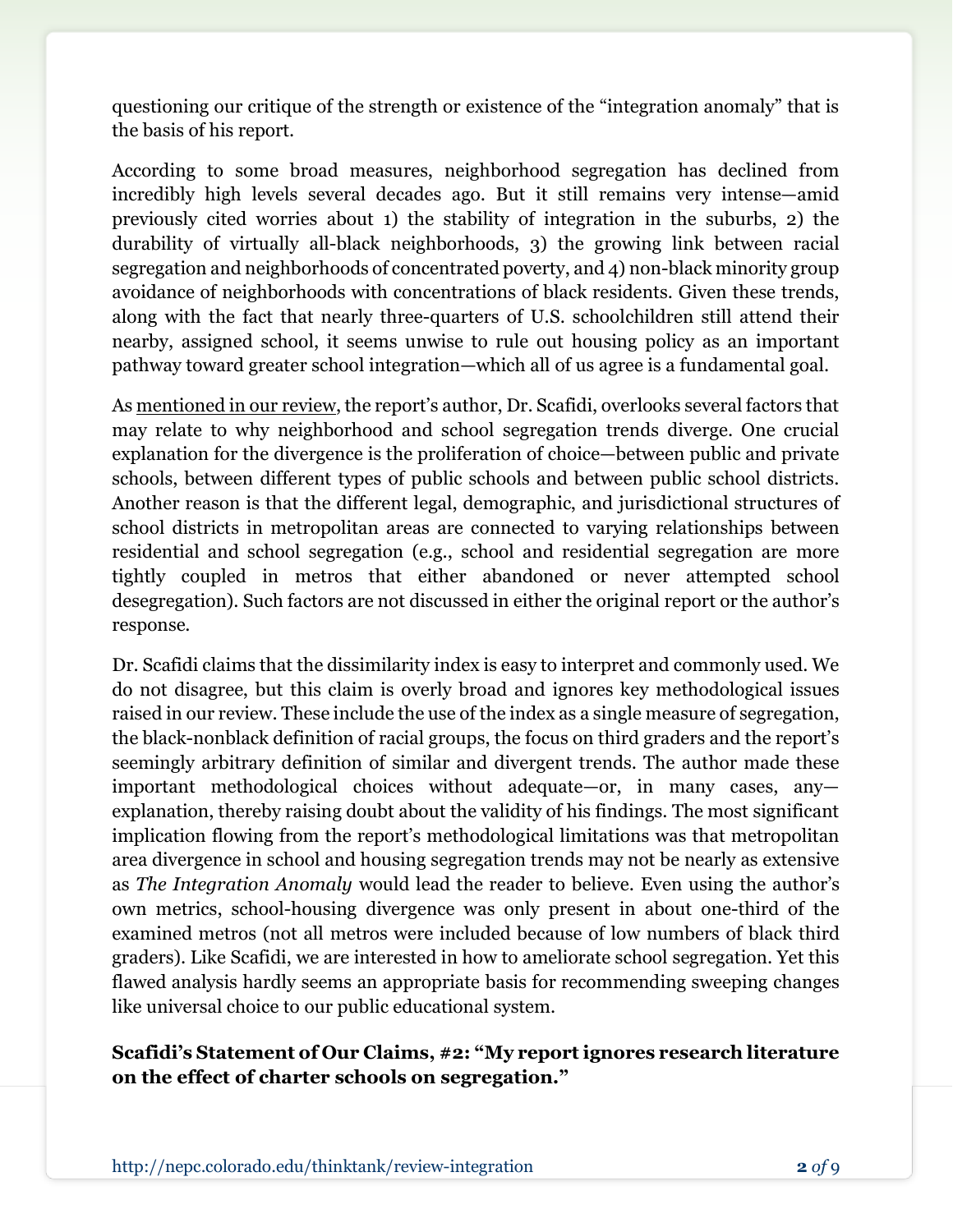In our critique of The Integration Anomaly, we argue that the author should not have ignored extensive evidence that one of the most rapidly expanding forms of choice charter schools—is linked to increased school segregation. This is a crucial oversight because charter schools are one of the most widely used contemporary forms of choice and because they are characterized by many of the elements attached to universal school choice, the report's central policy recommendation. The research on charter schools covers a variety of stratification issues, including students with special needs and students for whom English is a second language. Regarding racial stratification in particular, we read the research consensus as concluding that in most contexts charter schools are associated with heightened school segregation. We pointed to research using a national dataset (Renzulli & Evans, 2005) as well as studies from Texas, Pennsylvania, and Arizona. We also mentioned two studies that the author did cite (Bifulco & Ladd, 2007; and Zimmer et al, 2009, published by RAND and referred to as such below).

Scafidi's response does not address the studies documenting segregative patterns in Texas, Pennsylvania, and Arizona, even though each of these high-quality analyses uses student-level transfer data to examine how moves to charter schools affect the isolation of white students—and each finds that white students (only urban in the case of Pennsylvania) make segregative transfers.

The response instead focuses on Renzulli & Evans (2005), arguing that the study has limitations because of the segregation measures they used. The response also points out that the original report cited two studies reaching different conclusions: one study showing the most "negative" segregation findings (Bifulco & Ladd, 2007) and one showing positive findings (RAND). That is, he appears to be contending that he was fair to the overall body of research because he sufficiently covered "contrary" sets of findings.

We again stress that the RAND study does not in fact support the conclusion that charter schools help to mitigate black segregation. The study's conclusion regarding the effects of student transfers on racial composition is even addressed in the short passage that Dr. Scafidi himself quotes: black students' transfers to charter schools result in enrollment at schools with higher black isolation. Thus, in both his report and in his response, Scafidi is ignoring what the RAND authors conclude and what they consider to be consistent with other literature.

While of course there is not room in his report, or in subsequent responses by him or us, to detail the entire body of literature dealing with charter school stratification, simply describing two studies with contrary findings misleadingly suggests a lack of consensus on segregation in charter schools. In fact, in our reading of the literature on this topic specifically student-level studies of transfers from traditional public schools to charter schools that we all agree are most helpful to understanding how charter schools relate to segregation—we find that the majority (which we footnoted in our original critique) reach similar conclusions. Simply put, the consensus is that charter schools segregate, though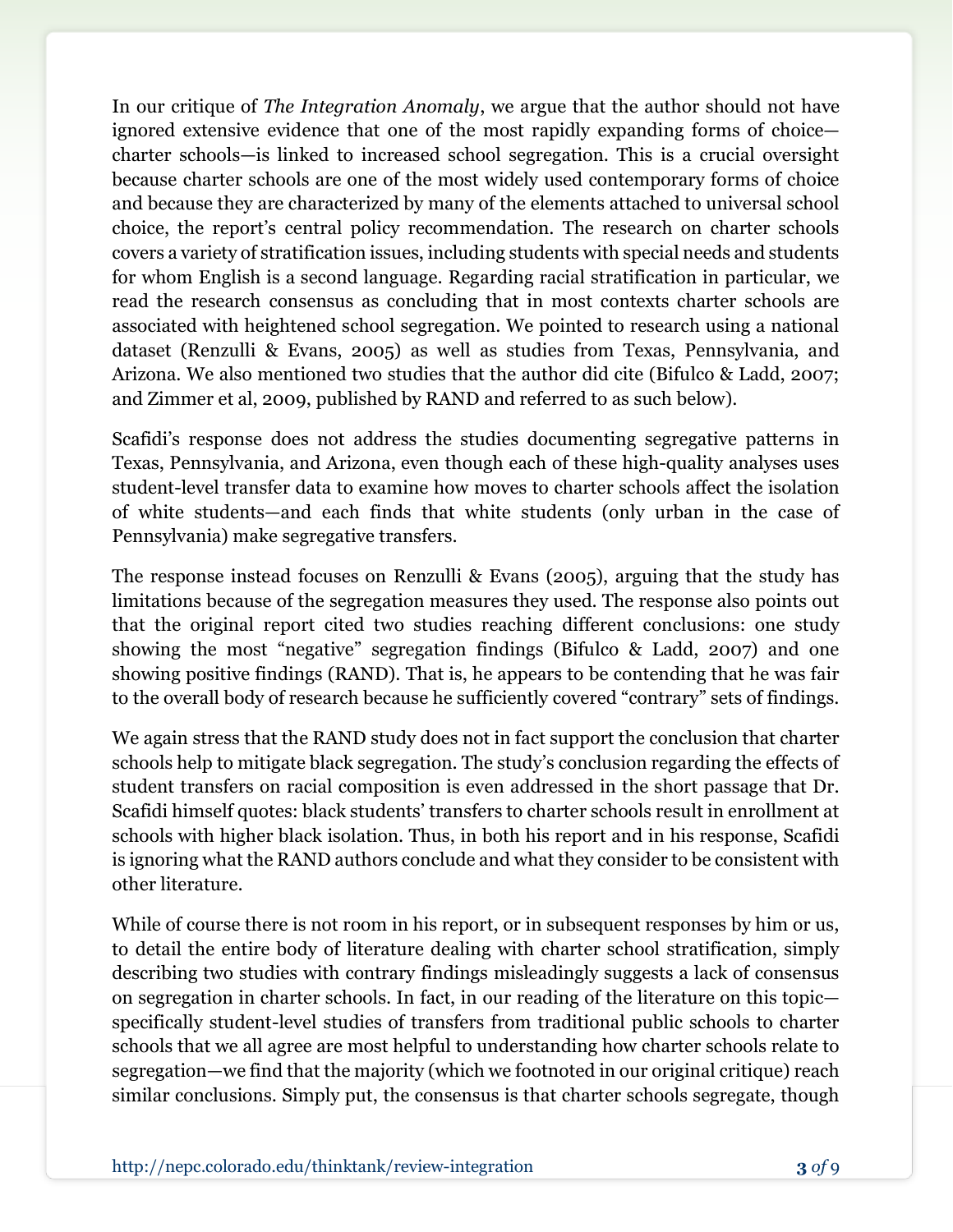the magnitude may vary by context. Virtually across the board, black students make segregative moves to charter schools; evidence on white student moves is mixed, depending upon context; and where Latinos are included in the analyses, they also tend to make more segregative moves to charters.<sup>1</sup>

# Scafidi's Statement of Our Claims, #3: "African American families freely choosing schools that have a disproportionate number of African American students should be considered a negative outcome."

We note here that the Duke study framing his discussion of black student segregation in North Carolina charter schools reveals deeply rooted concerns in the civil rights community about introducing charter schools to the state. "This opposition," the Duke report's authors write, "may have reflected the state's historical experience with school choice during the 1960s when 'freedom academies' were established to provide a way for white students to avoid integrated schools."<sup>2</sup> Centuries of discrimination in North Carolina and across the country should inform contemporary understanding of segregation in both charter schools and regular public schools. Families of all races make school choices within this broader context. Given that Dr. Scafidi introduces universal school choice as the solution to such segregation, it is important to fully examine the evidence on how existing forms of choice work to separate students in different ways.

# Scafidi's Statement of Our Claims, #4: "I misleadingly omitted relevant research by 'strangely' curating the literature included in my report."

The author writes, "Readers will notice that, for undisclosed reasons, Siegel-Hawley and Frankenberg left one item off their list, "U.S. evidence on the impact of school choice programs on segregation."

In his original report, he focused on a few studies of school choice programs,3 while noting that newer voucher programs with wider eligibility criteria still needed to be studied presumably because they might differ in outcomes from earlier, more restrictive voucher programs (p. 18 of original report).4 This section of The Integration Anomaly primarily focuses on a 2006 review done by Greg Forster for the Friedman Foundation (the publisher of Scafidi's report) that is characterized as concluding most voucher programs increase racial integration.5 The only other research he cites is a brief analysis of the Louisiana voucher program, which draws conclusions based on only a fraction of voucher recipients in the state.

Of the empirical studies he alludes to in his response to our critique, none are published peer-reviewed articles. Many are working papers and several are reports also published by the Friedman Foundation. This summary does not account for other empirical work showing that vouchers are more likely to be used by families with higher levels of parental education, even with income restrictions for eligibility, $6$  or that white students choosing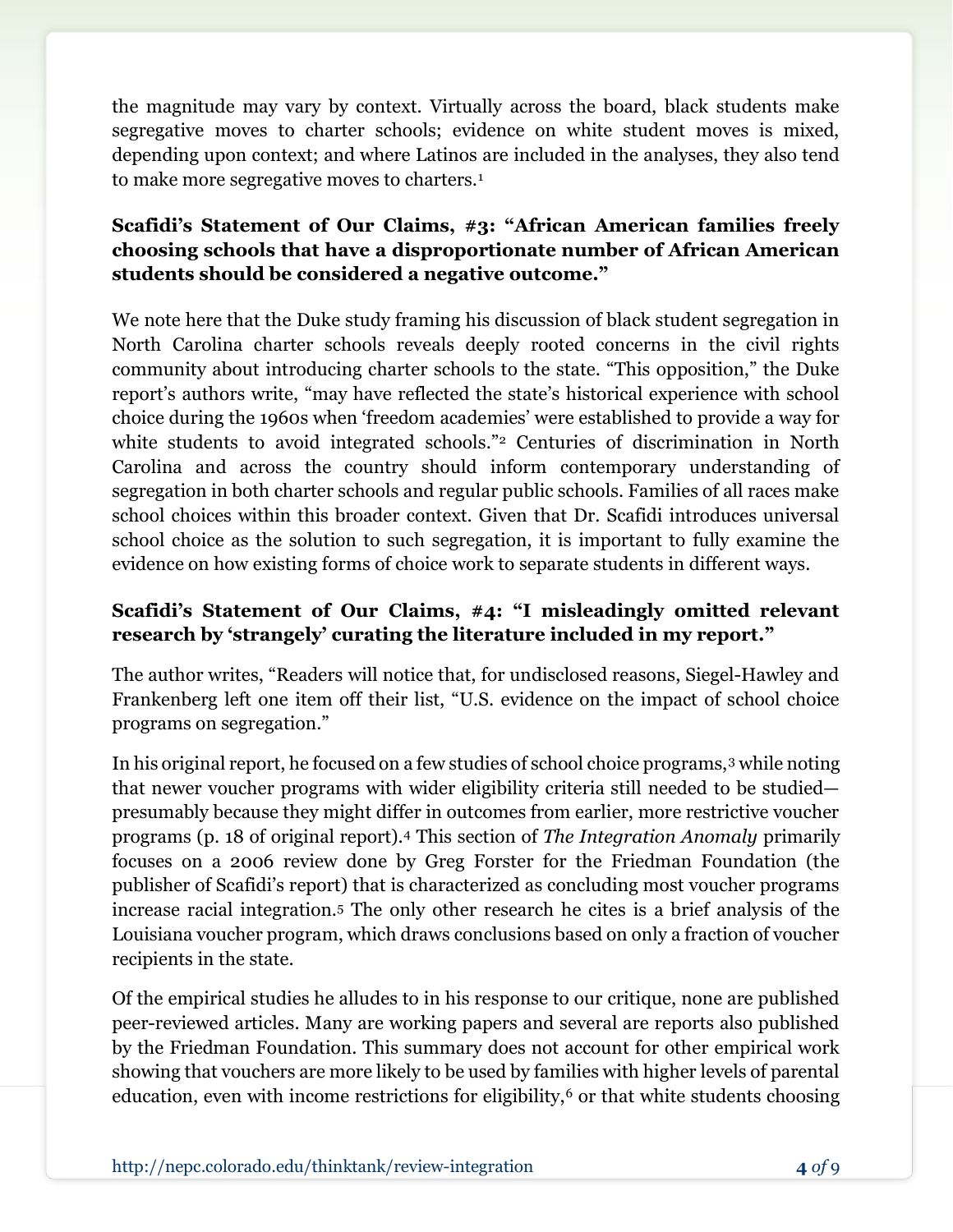private schools tend to make segregative choices while black and Latino students make integrative moves.7 Again, the logical conclusion is that universal choice will likely further segregation, not improve it.

# Scafidi's Statement of Our Claims, #5: "The conclusion of The Integration Anomaly makes recommendations 'without supporting material' and exclude some options 'backed by research.'"

In our review we noted that the author's simplistic list of the "do's" and "don'ts" of school choice either ignored or misread evidence surrounding the importance of essential civil rights considerations necessary for choice to promote integration. One of the author's "don'ts" cautioned readers not to employ "controlled choice" approaches. Controlled choice is a system-wide policy that asks families to rank order a certain set of schools, which usually includes a neighborhood option, and to submit those preferences to the district. The final student assignment decision is left in the hands of the district's central office, whose personnel can take into account any number of factors, including capacity, sibling preference, proximity, and diversity. Civil rights dimensions like outreach, free transportation and diversity goals are typically embedded if desegregation is an emphasis of the controlled choice policy. Research examining the popularity and effectiveness of controlled choice as a desegregation policy has found largely positive impacts on furthering integration.<sup>8</sup>

In his response to our review, the author cites a 2015 article in The Atlantic about metropolitan Louisville's controlled choice system. He relies on this single news article, particularly its comments from parents on Yelp, to conclude that controlled choice has unintended consequences segregation. Once again, the writer is focusing on outcomes other than the effect of a policy (this time, controlled choice) on segregation. Jefferson County Public Schools (Louisville) has operated under a controlled choice policy for decades, and empirical evidence demonstrates that it has consistently been one of the nation's most integrated school districts despite high levels of residential segregation.<sup>9</sup> Though Scafidi holds up research conducted by Siegel-Hawley to indicate that school segregation in Louisville has increased slightly in recent years, his statements ignore the broader context for her conclusions. Siegel-Hawley's article explicitly links Louisville's metro-wide controlled choice plan to long-term, meaningful school desegregation, as well as declines in housing segregation.10 The uptick in school segregation occurred in the aftermath of a Supreme Court decision limiting the way the district could consider race in student assignment, which resulted in considerable modifications to the controlled choice policy. Louisville now operates under a geography-based controlled choice plan. While research on the effectiveness of the new geography-based controlled choice plans is limited, one study found that they can help to maintain racially diverse schools, just not quite as much as a race-conscious plan that focused on the individual race of a student would.11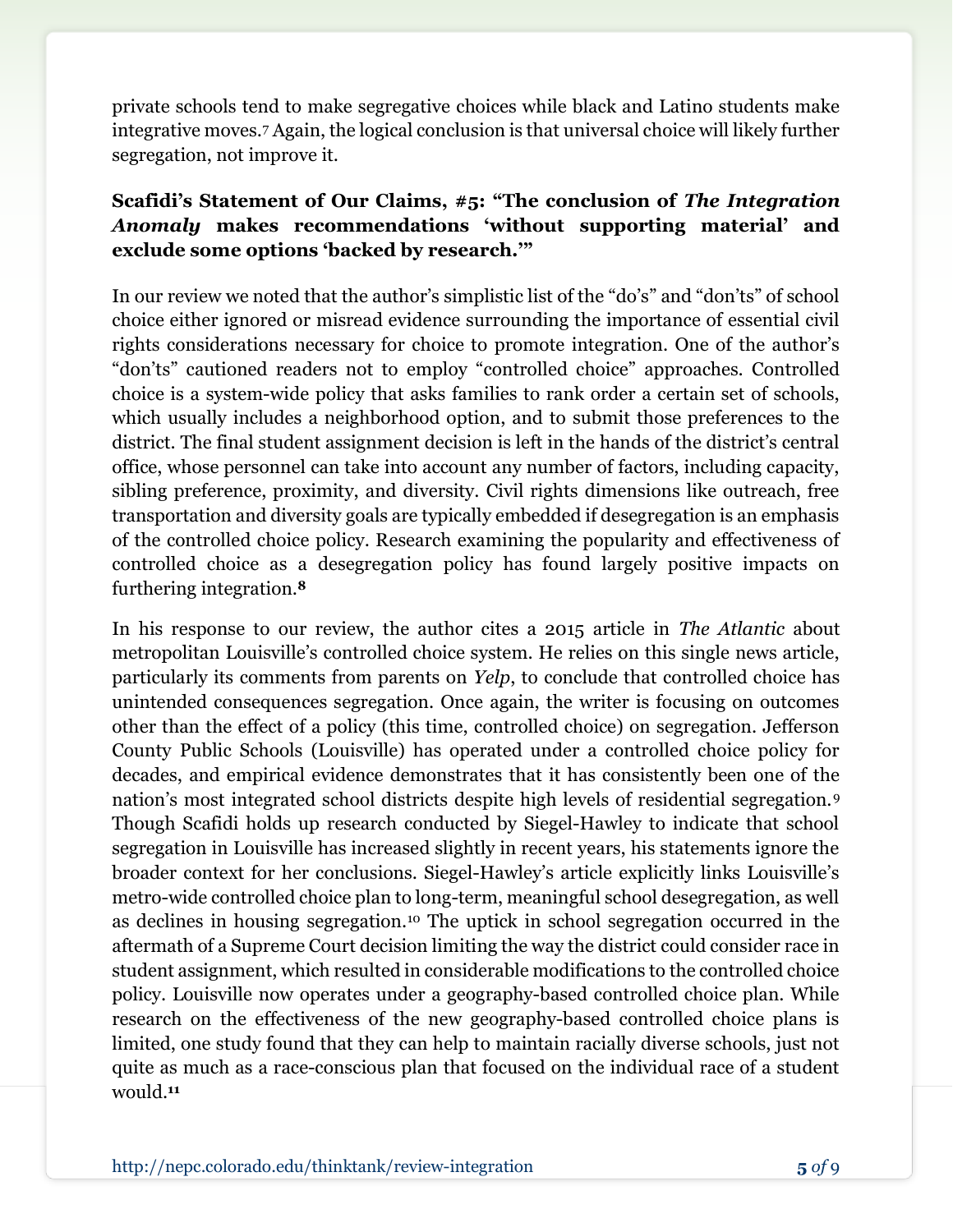The upshot here is that controlled choice embedded with civil rights considerations has often been a successful tool for desegregation, in contrast to Dr. Scafidi's claims that such approaches would undermine desegregation.12 Relatedly, his claims that "mandating equality" exacerbates segregation ignores the fact that few if any contemporary school integration programs, including controlled choice, "mandate equality."13 School integration today is largely a choice-based affair designed to incentivize integration, rather than to reassign large numbers of students as "mandatory desegregation" plans did during the civil rights era. His claims must also be set alongside research showing that mandatory desegregation plans extending across city-suburban areas have been linked to more stable diversity, lower levels of school segregation and more rapid declines in housing segregation than mandatory plans limited to central cities.<sup>14</sup> In other words, the more far-reaching and comprehensive the plan, the more stable and lasting the school integration.

# Scafidi's Statement of Our Claims, #6: "The Integration Anomaly ignores the role of transportation in promoting school integration under school choice programs."

The author writes in his response, "A better solution to promote integration and other outcomes would be to give every parent the agency and means to choose the schools that best meet their children's needs. Parents would be able to choose among public and private schools. Schools would be allowed to differentiate their offerings—giving parents a reason other than peer quality for which to sort among schools."

Obviously, a key part of providing agency to all parents is to offer free transportation. Without it, many families with one or no car and/or working difficult hours will not be able to access a school of choice. Dr. Scafidi raises the issue of cost as a barrier to providing free transportation to schools of choice, which we find interesting given his unqualified support for voucher programs that would necessarily be very expensive if they were to give parents a choice among all of a community's private schools.

It is also worth noting that the latter part of the above quote comes very close to describing magnet schools, choice programs originally designed to further integration.15 The relationship between integration and magnet schools is strengthened by the presence of diversity goals, the provision of free transportation and extensive outreach.16 Here again, the author fails to consider evidence about the importance of including civil rights considerations in the design of choice.

Scafidi's Statement of Our Claims, #7-9: "Those interested in promoting integration should first focus on improving integration across neighborhoods through housing reforms." "My report will "prompt the reader to incorrectly assume that housing integration policies will have little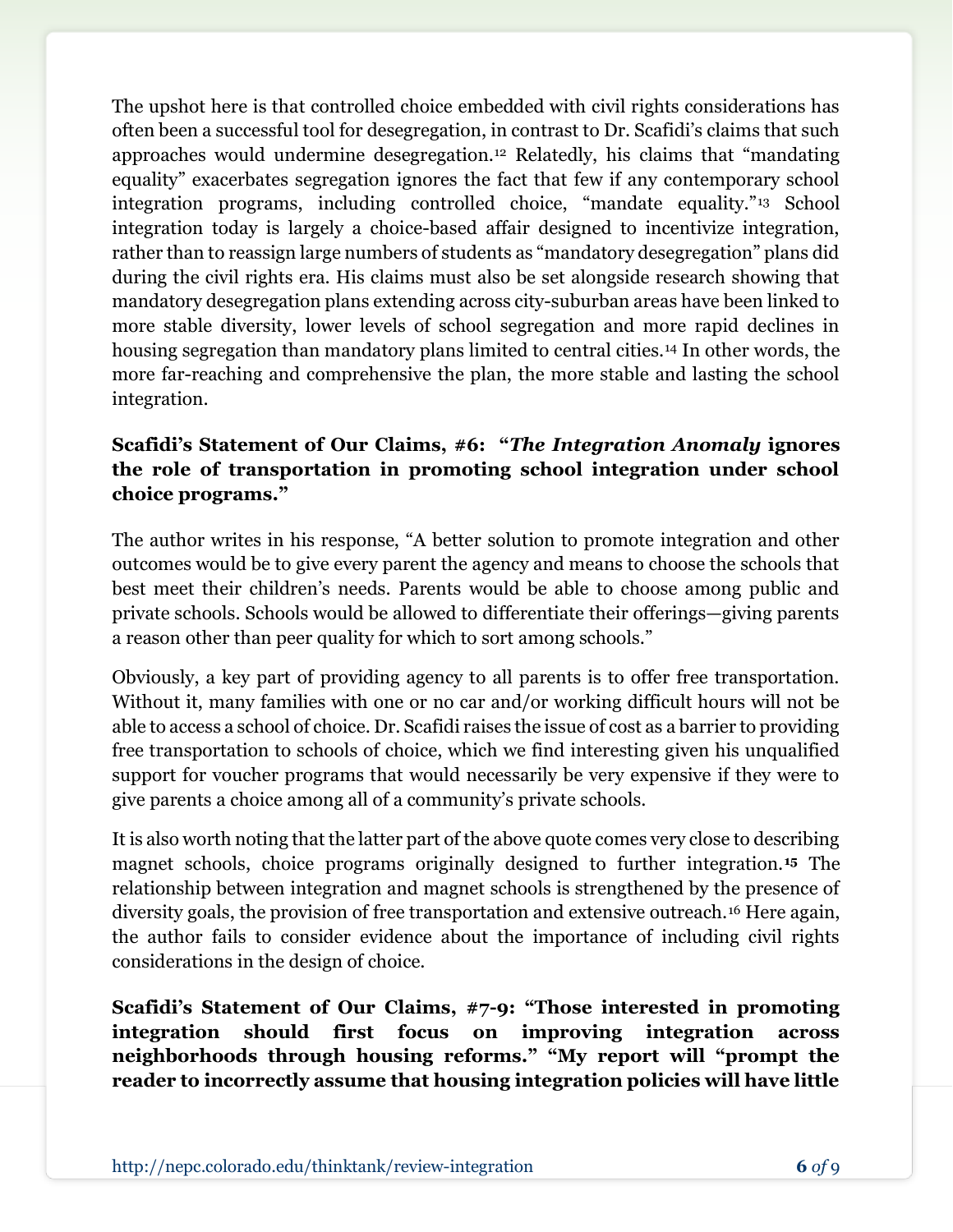## bearing on school segregation." and "The Integration Anomaly ignores how and why parents choose schools."

First, we did not advocate for any particular order in which school and housing integration policy should be implemented. Instead, we suggested that they should be considered together. Second, we based our concern on the single lever—universal school choice—that Dr. Scafidi identified as a prescription for remedying school segregation, but which the relevant literature suggests will only further school segregation patterns. School segregation will be most effectively tackled through coordinated efforts between the school and housing sectors. Third, and finally, we contend that universal school choice is not an appropriate tool for addressing school segregation, given the extensive literature, reviewed here, in our response, and elsewhere on choice, segregation and how and why parents choose schools.

For this reason, in addition to serious concerns about the methodology used to justify the introduction of universal school choice, we stand by our original conclusion: The Integration Anomaly relies on arguments driven by ideology, not evidence.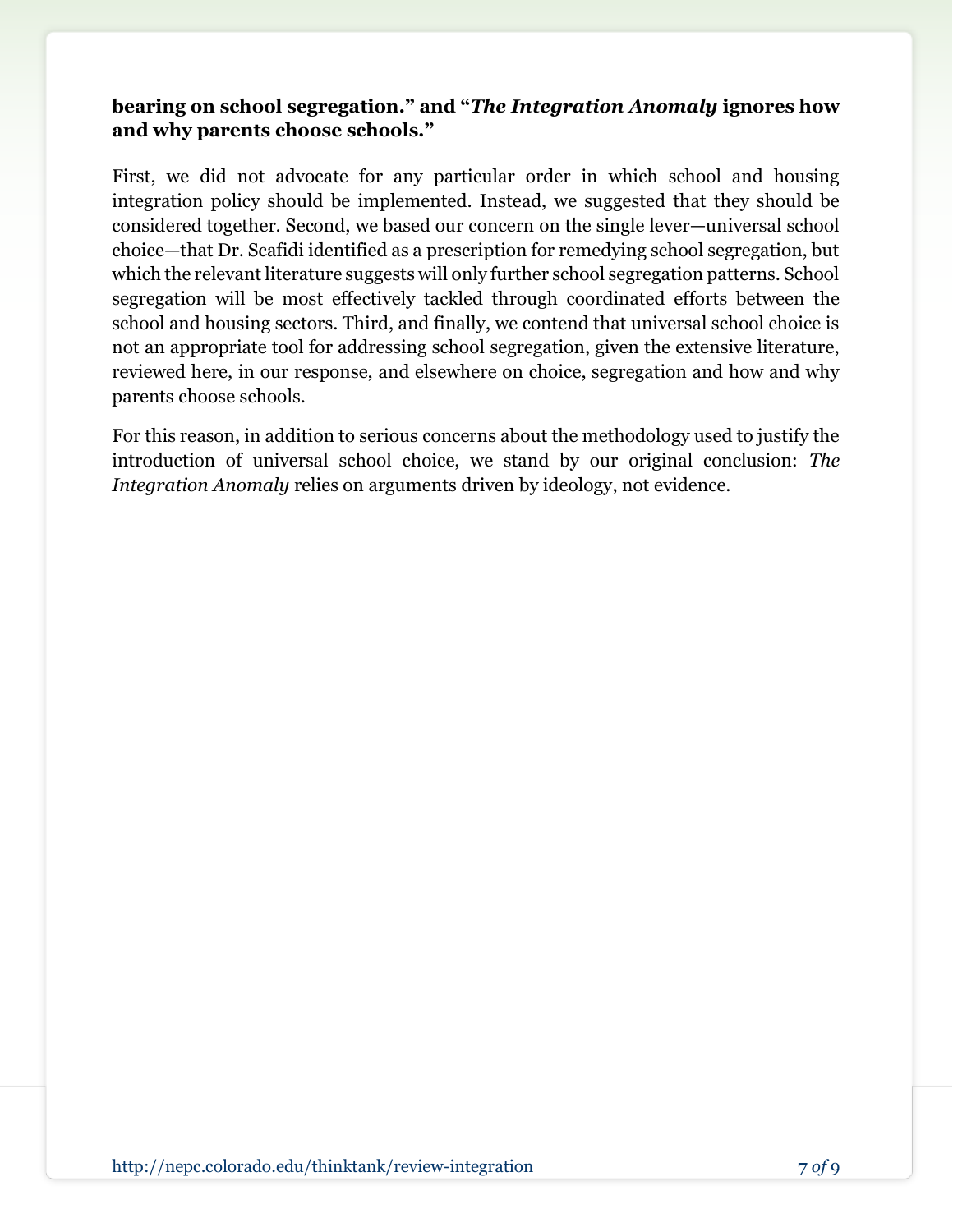#### Endnotes

1 In addition to the RAND, Bifulco & Ladd, and Renzulli & Evans studies that Scafidi cited—all of which find charters to be segregative—other literature analyzing student-level transfers to charter schools support this conclusion. See Garcia, D. R. (2008). The impact of school choice on racial segregation in charter schools. Educational Policy, 22, 805-829.

Weiher, G. R., & Tedin, K. L. (2002). Does choice lead to racially distinctive schools? Charter schools and household preferences. Journal of Policy Analysis and Management, 21(1), 79-92.

Ni, Y. (2012). The sorting effect of charter schools on student composition in traditional public schools. Educational Policy, 26, 215-242.

Kotok, S., Frankenberg, E., Schafft, K., Mann, B., & Fuller, E. (2015, online first). School choice, racial segregation, and poverty concentration: Evidence from Pennsylvania charter school transfers. Educational Policy.

Stein, M. L. (2015). Public school choice and racial sorting: An examination of charter schools in Indianapolis. American Journal of Education, 121(4), 597-627.

For a summary, see Rotberg, I., (2014). Charter schools and the risk of increased segregation. Phi Delta Kappan 95(5), 26-31.

<sup>2</sup> Ladd, H., Clotfelter, C. & Holberin, J. (2015). The growing segmentation of the charter school sector in North Carolina. NBER Working Paper No. 21078, accessed 1/23/16 at

http://www.nber.org/papers/w21078.

<sup>3</sup> It is unclear why he seemingly only focused on vouchers as school choice programs. Not only would charter schools be part of this discussion but so too would open enrollment policies that permit choice within or across districts. Although both allow only choice of public schools, they are more universal in nature and have been around longer than voucher programs.

<sup>4</sup> There are relatively few voucher programs in existence, particularly for an extended period, making it very difficult to ascertain effects on segregation, and most have had tight eligibility guidelines that make inferences to a larger universal type of school choice program a bit dubious. For this reason, we focused on his analysis of the charter school literature since that seemed to be a more apt comparison.

<sup>5</sup> He also describes voucher programs' effects on political tolerance, which as we noted, is not the focus of the report.

<sup>6</sup> Chakrabarti, R. (n.d.). Do vouchers lead to sorting under random private school selection? Evidence from the Milwaukee voucher program, accessed 1/20/16 at:

http://www.vanderbilt.edu/schoolchoice/documents/vouchers\_sorting.pdf.

A recent analysis of Louisiana Scholarship Program found than those using their voucher were less disadvantaged than all voucher applicants. See Abdulkadiroglu, A., Pathak, P. & Walters, C. (2015). School vouchers and student achievement: First-year evidence from the Louisiana scholarship program, NBER Working Paper 21839, accessed 1/21/16 at: http://papers.nber.org/tmp/68865-w21839.pdf. The analysis also found that private schools receiving voucher students in Louisiana had significantly higher percentages of black students and declining enrollments. Since the vast majority of voucher recipients are

black, this may not help to mitigate segregation. 7 Fairlie, R. (2006). Racial segregation and private/public school choice, NCPE Working Research Publication Series, accessed 1/21/16 at: http://www.ncspe.org/publications\_files/OP124.pdf.

<sup>8</sup> Alves, M. & Willie, C. (1987). Controlled choice assignments: A new approach to desegregation," Urban Review 19, 67–86.

Rossell, C. (1995). Controlled-choice desegregation plans: Not enough choice, too much control? Urban Affairs Review, 31, 43–76.

Kahlenberg, K. (2011). Socioeconomic school integration: Preliminary lessons from more than 80 districts," in Frankenberg, E. & DeBray, E., eds., Integrating Schools in a Changing Society: New Policies and Legal Options for a Multiracial Generation, (Chapel Hill: University of North Carolina Press), 167– 86; Chavez, L. & Frankenberg, E. (2009). Integration Defended (Los Angeles: UCLA Civil Rights Project). <sup>9</sup> See Rowley, K., & McNeill, S. (2015). The reciprocal relationship associated with school & residential diversity: A new test of perpetuation theory. Chicago, IL: AERA annual meeting. The paper provides a description of integration levels in JCPS. In Frankenberg's analysis of JCPS's new controlled choice policy (forthcoming) she finds high levels of residential segregation using multiple measures to analyze segregation of children in the county. In fact, in this analysis, using students' application data, she illustrates that JCPS assignments under controlled choice are more integrative than would be